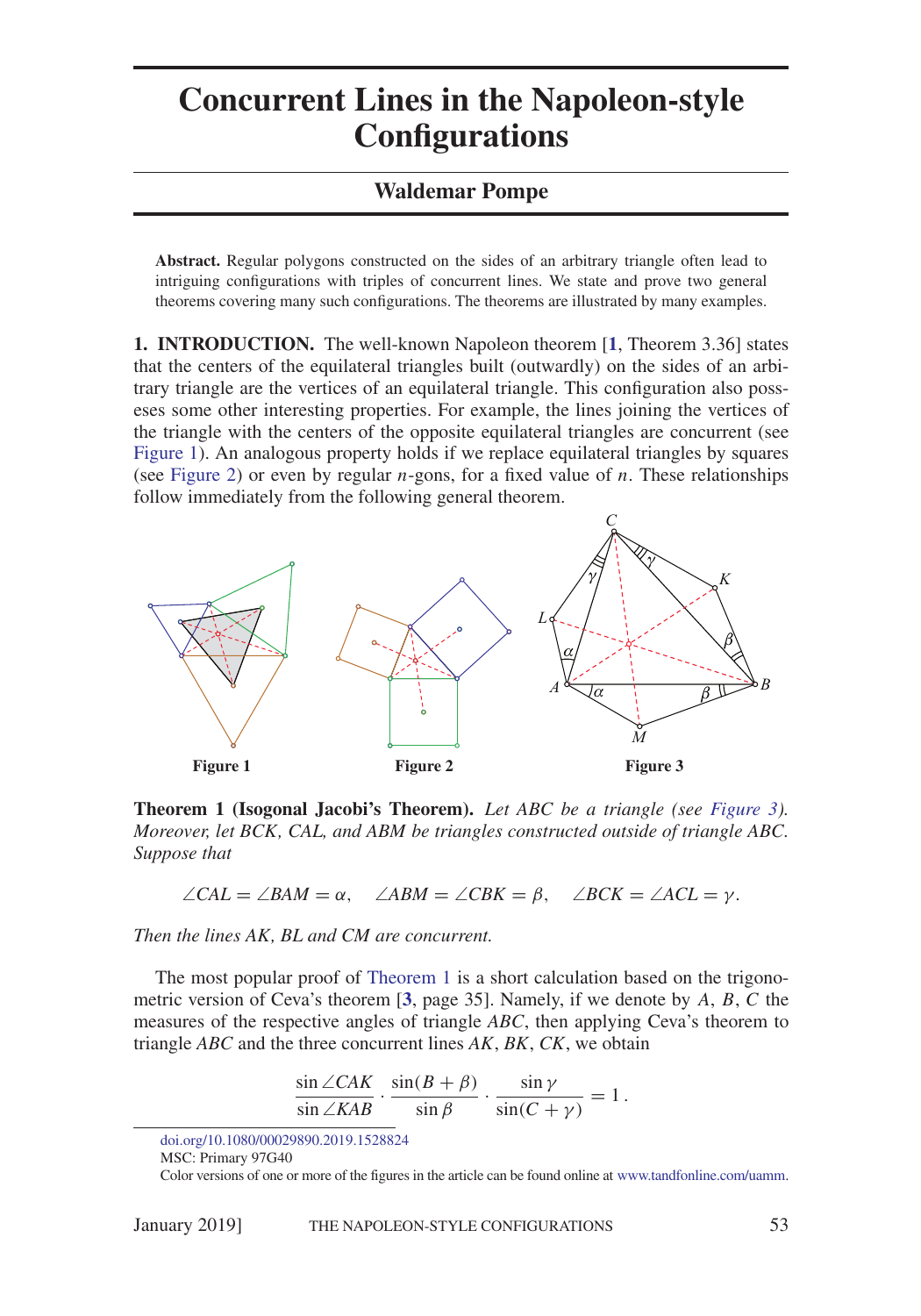<span id="page-1-0"></span>

Writing analogous equations with respect to the vertices *B*, *C* and multiplying them together yields

$$
\frac{\sin \angle CAK}{\sin \angle KAB} \cdot \frac{\sin \angle ABL}{\sin \angle LBC} \cdot \frac{\sin \angle BCM}{\sin \angle MCA} = 1,
$$

which, again by Ceva's theorem, completes the proof of [Theorem 1.](#page-0-1)

However, there are many other intriguing configurations, not covered by [Theorem 1,](#page-0-1) still related to the regular polygons built on the sides of an arbitrary triangle. Some examples are presented in [Figures 4–12.](#page-1-0)

The meaning of the above figures is related to the results presented in [Figures 1](#page-0-0) and [2.](#page-0-0) For example, in [Figure 4](#page-1-0) there are three squares built on sides of an *arbitrary triangle*, two of them outwardly and one inwardly. Then the dashed lines determined by the corresponding vertices of the squares and the center of the "big" square are concurrent. Similarly, in [Figure 5](#page-1-0) we again deal with an arbitrary triangle and the corresponding squares constructed, as shown. Then the dashed lines are again concurrent, where the vertical dashed line is perpendicular to the "horizontal" side of the triangle.

In this paper we present two general theorems [\(Theorems 2](#page-2-0) and [3](#page-2-1) below), from which the results presented in [Figures 4–12](#page-1-0) easily follow.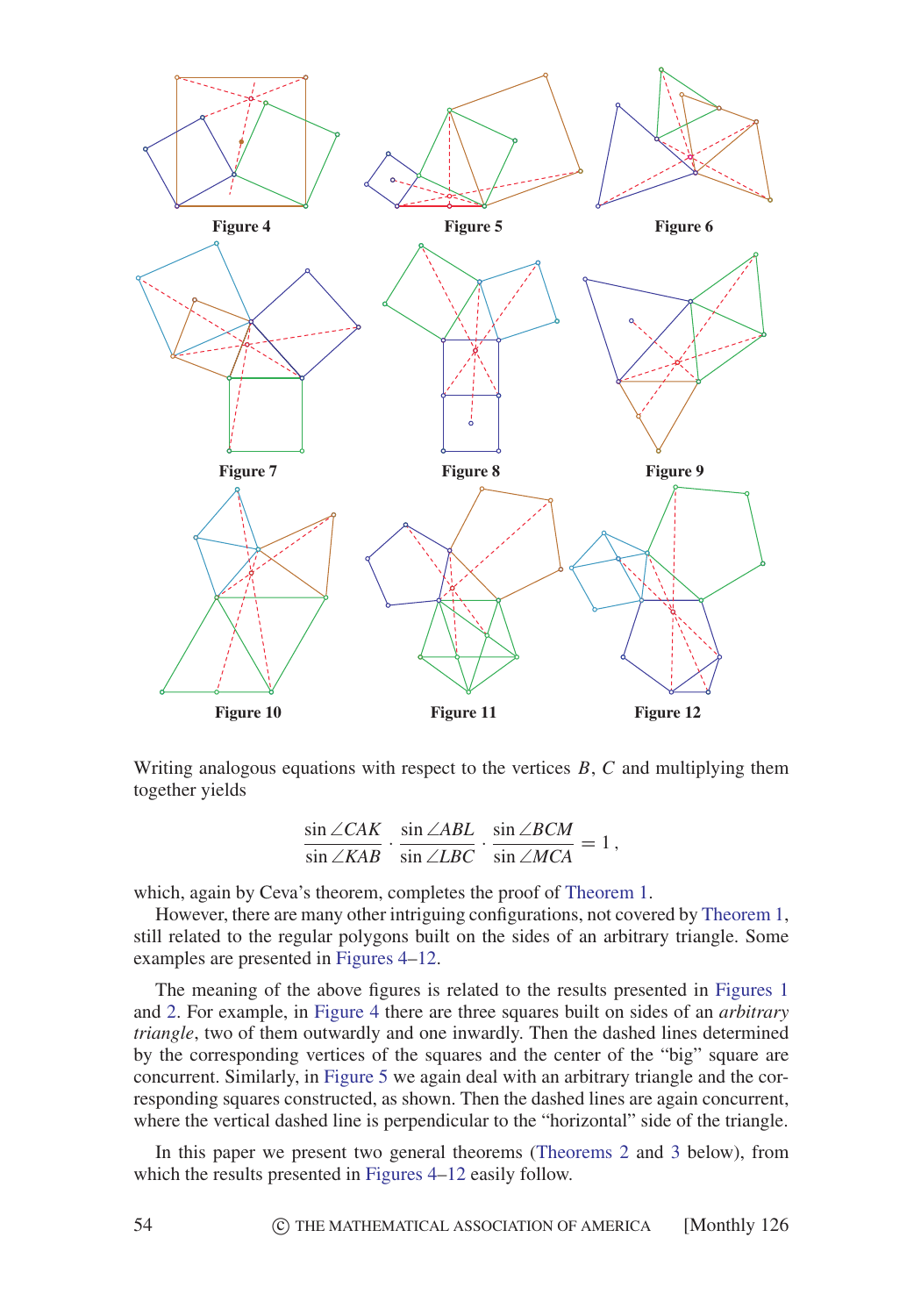**2. GENERAL CONFIGURATIONS.** Let *k* and *l* be two lines. Denote by  $\angle(k, l)$ the *directed angle between the lines k and l*. It is the angle about which we need to rotate the line *k* to get a line parallel to *l*. This angle is of course determined up to  $180^\circ$ , i.e., two angles that differ by the integer multiple of  $180^\circ$  are considered to be the same directed angle between the lines.

It is convenient to introduce directed angles between the lines if one wants to cover various configurations in one general formulation. In such situations the following well-known theorem is often useful: *The points A, B, C, D, not lying on a common line, are concyclic if and only if*

$$
\angle(AB, BC) = \angle(AD, DC).
$$

This property holds no matter how the points *A*, *B*, *C*, *D* are distributed in the plane.

<span id="page-2-0"></span>**Theorem 2.** *Let ABC be an arbitrary triangle (see [Figure 13\)](#page-2-2). We construct two other triangles ABD and ADM and set*

$$
\alpha = \angle (DB, BA), \ \beta = \angle (MA, AD), \ \gamma = \angle (BD, DA), \ \delta = \angle (AD, DM).
$$

*Furthermore, let the points K and L be determined by the conditions*

$$
\angle (LC, CA) = \alpha, \angle (CA, AL) = \beta, \angle (BC, CK) = \gamma, \angle (KB, BC) = \delta.
$$

*Then the lines AK, DL and CM are concurrent.*

[Theorem 2](#page-2-0) enables us to make constructions like that in [Figure 7.](#page-1-0) There one starts with an *arbitrary* triangle, builds squares from two sides and an isosceles right triangle and square from the third. Then lines containing specified vertices of the squares and vertices of the triangles are concurrent.

<span id="page-2-1"></span>**Theorem 3.** *Let ABC be an arbitrary triangle and let ω be a circle passing through the points A and B (see [Figure 14\)](#page-2-2). Moreover. let D and E be arbitrary points lying on ω and let M be any point. Set*

$$
\alpha = \angle (DE, EA), \ \beta = \angle (ME, ED), \ \gamma = \angle (BD, DE), \ \delta = \angle (ED, DM).
$$

<span id="page-2-2"></span>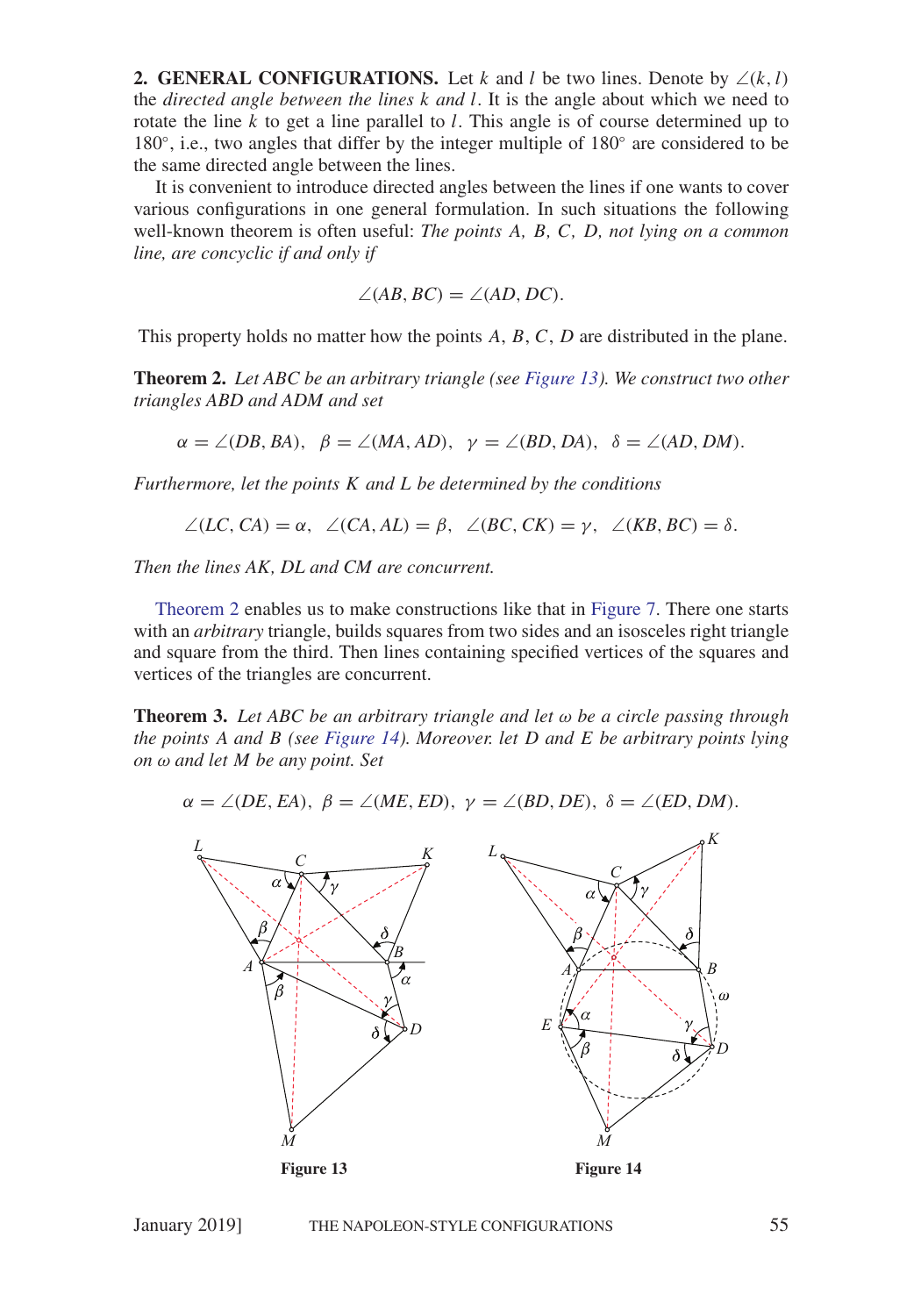*Let the points K and L be determined by the conditions*

 $\angle$ (*LC*, *CA*) =  $\alpha$ ,  $\angle$ (*CA*, *AL*) =  $\beta$ ,  $\angle$ (*BC*, *CK*) =  $\gamma$ ,  $\angle$ (*KB*, *BC*) =  $\delta$ .

*Then the lines EK, DL and CM are concurrent.*

[Theorem 3](#page-2-1) is the main result of this paper, from which [Theorem 2](#page-2-0) easily follows. Indeed, in the formulation of [Theorem 3](#page-2-1) the equation  $\alpha = \angle$ *(DE, EA)* can be replaced by  $\alpha = \angle$ (*DB*, *BA*). Now setting  $E = A$ , we may get rid of the circle  $\omega$  from the formulation of [Theorem 3](#page-2-1) (as there is always a circle passing through *A*, *B* and *D*), giving exactly the formulation of [Theorem 2.](#page-2-0)

Similarly, if we let  $D = B$  in the formulation of [Theorem 2,](#page-2-0) then  $\gamma$  becomes  $\alpha$ . In this way we obtain [Theorem 1](#page-0-1) as a special case of [Theorem 2.](#page-2-0)

Now we prove [Theorems 2](#page-2-0) and [3.](#page-2-1) Because of the remarks above, we need only prove [Theorem 3.](#page-2-1) As we shall see, the proof works, if  $A = E$  and/or  $B = D$ .

*Proof of Theorem 3.* Assume that the lines *EK* and *DL* intersect in *S*. We want to prove that points *C*, *S*, and *M* are collinear.

Let the circle  $\omega$  intersect the line *EK* at the point *P* (see [Figure 15\)](#page-3-0). Since the points *B*, *D*, *E*, and *P* are concyclic, we obtain

$$
\angle (BP, PK) = \angle (BD, DE) = \gamma = \angle (BC, CK).
$$

This implies that the points *B*, *K*, *C*, and *P* lie on a common circle.

Furthermore, let the line *DM* intersect the circle  $\omega$  for the second time in *X*. Then

$$
\angle (EK, CP) = \angle (KB, BC) = \delta = \angle (ED, DX) = \angle (EK, PX).
$$

Therefore the points *C*, *P* and *X* are collinear.

Similarly, assume that the circle *ω* intersects the lines *DL* and *EM* for the second time in *Q* and *Y* , respectively (see [Figure 16\)](#page-3-0). Then, analogous to above, we have that the points *C*, *Q*, and *Y* are collinear.

<span id="page-3-0"></span>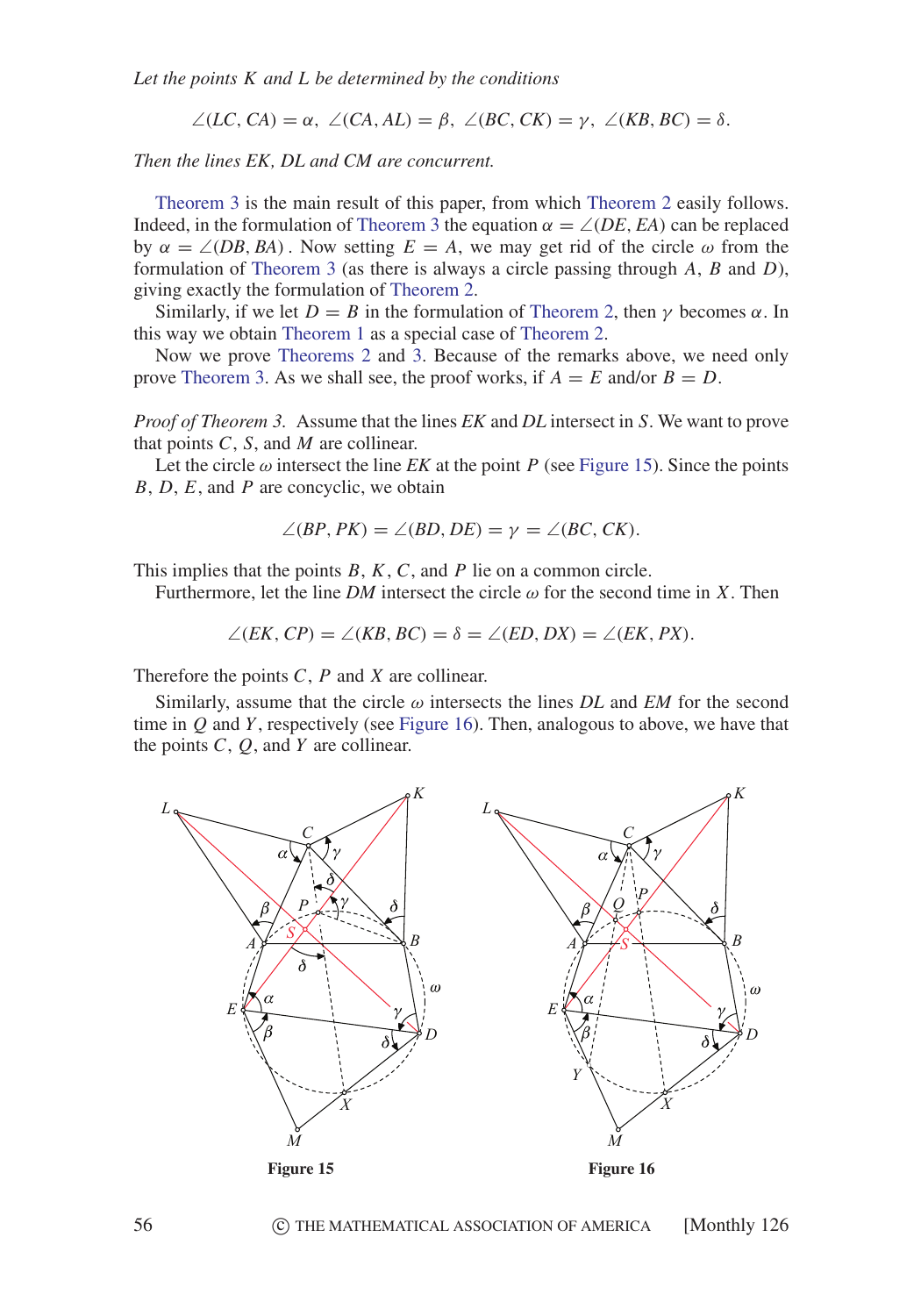Finally, applying Pascal's theorem [**[1](#page-6-0)**, Theorem 3.81] to the hexagon *XPEYQD* inscribed in  $\omega$ , we conclude that the points *XP*  $\cap$  *YO* = *C*, *PE*  $\cap$  *OD* = *S*, and *EY*  $\cap$  $DX = M$  are collinear. This completes the proof of [Theorem 3.](#page-2-1)

## **Remarks.**

**1.** If the point *M* lies on the circle  $\omega$ , then the above proof simplifies, because it does not require the use of Pascal's theorem. In this case, the points *X*, *Y* , and *M* coincide; also *P*, *Q*, and *S* coincide. Therefore the proof is finished before invoking Pascal's theorem, as we already know that *X*, *P*, and *C* are collinear.

**2.** If  $\gamma + \delta = 180^\circ$ , then the point *K* does not exist in the Euclidean plane. It exists however in the projective plane. [Theorems 2](#page-2-0) and [3](#page-2-1) remain true in this situation and the above proof can be easily adapted. The only difference is that the circle containing points  $B, C, K$ , and  $P$  passes through a point at infinity (namely  $K$ ), so this circle is a degenerate conic composed of the two lines *BC* and the line at infinity. The same remark applies if  $α + β = 180°$ , i.e., if the point *L* lies on the line at infinity.

The following table shows which parameters should be taken in [Theorems 2](#page-2-0) and [3](#page-2-1) in order to obtain the results presented in [Figures 4–12.](#page-1-0)

| Figure         | <b>Theorem</b> | $\alpha$     | β            | γ            | δ            |
|----------------|----------------|--------------|--------------|--------------|--------------|
| 4              | 3              | $90^\circ$   | $45^{\circ}$ | $90^\circ$   | $45^{\circ}$ |
| 5              | $\overline{2}$ | $90^\circ$   | $90^\circ$   | $45^{\circ}$ | $45^{\circ}$ |
| 6              | $\overline{2}$ | $90^\circ$   | $60^{\circ}$ | $60^\circ$   | $60^\circ$   |
| $\overline{7}$ | $\overline{2}$ | $90^\circ$   | $45^{\circ}$ | $45^{\circ}$ | $90^\circ$   |
| 8              | 3              | $90^\circ$   | $45^{\circ}$ | $90^\circ$   | $45^{\circ}$ |
| 9              | $\overline{2}$ | $60^\circ$   | $30^\circ$   | $30^\circ$   | $30^\circ$   |
| 10             | $\overline{2}$ | $120^\circ$  | $30^\circ$   | $60^{\circ}$ | $60^\circ$   |
| 11             | $\overline{2}$ | $108^\circ$  | $36^{\circ}$ | $72^{\circ}$ | $72^{\circ}$ |
| 12             | 3              | $72^{\circ}$ | $36^{\circ}$ | $108^\circ$  | $36^{\circ}$ |

**3. RELATED CONFIGURATIONS.** As we have seen, the examples presented in [Figures 4–12](#page-1-0) are direct consequences of [Theorems 2](#page-2-0) and [3.](#page-2-1) However, there are still many other interesting configurations not covered directly by these two theorems. For example, the configurations in [Figures 17](#page-4-0) and [18](#page-4-0) are not special cases of [Theorems 2](#page-2-0)

<span id="page-4-0"></span>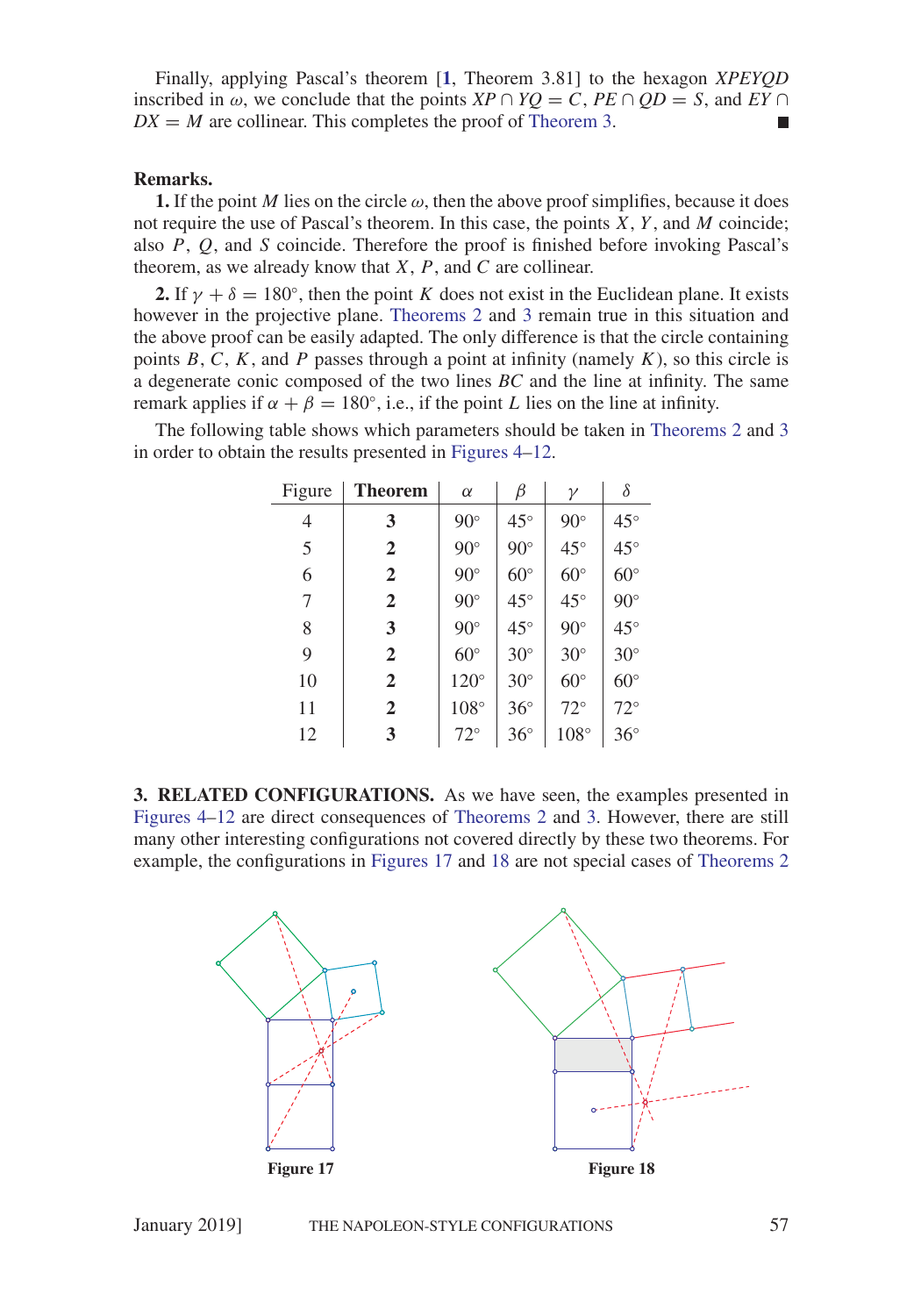and [3,](#page-2-1) since none of the three concurrent dashed lines pass through a vertex of the triangle. (In [Figure 18](#page-4-0) the shaded region is an arbitrary rectangle and the three "almost horizontal" lines are parallel.) On the other hand, it turns out that [Theorems 2](#page-2-0) and [3](#page-2-1) can still be easily applied. The following general result follows immediately from [Theorem 3.](#page-2-1)

<span id="page-5-1"></span>**Theorem 4.** *Let ABC be an arbitrary triangle. Let the points D, E, the angles α, β, γ , δ, and the points K, L, M be defined as in [Theorem 3.](#page-2-1) Moreover, let the points K and M lie on the lines CK and EM, respectively, such that*

$$
\angle(K'B, BK) = \angle(MD, DM') = \varepsilon.
$$

*Then the lines KM , K M and DL are concurrent (see [Figure 19\)](#page-5-0).*

*Proof.* According to [Theorem 3,](#page-2-1) the lines *CM* and *EK* meet on *DL* (see [Figure 20\)](#page-5-0). Similarly, the lines *CM'* and *EK'* also meet on *DL*. Therefore by Pappus's theorem  $[1,$  $[1,$  $[1,$  Theorem 3.51] applied to the collinear triples  $(C, K, K')$  and  $(E, M, M')$ , the lines *KM* and *K M* meet on *DL*.

<span id="page-5-0"></span>

To obtain the configuration in [Figure 17,](#page-4-0) apply [Theorem 4](#page-5-1) to

 $A = E$  and  $\alpha = 90^\circ$ ,  $\beta = \gamma = \delta = \epsilon = 45^\circ$ .

But to get the relationship in [Figure 18,](#page-4-0) put  $\alpha = \gamma = 90^\circ$  and  $\beta = \delta = \epsilon = 45^\circ$ .

**ACKNOWLEDGMENT.** The motivation for the paper comes from the configuration presented in [Figure 8,](#page-1-0) a version of which appeared in [**[2](#page-6-2)**] as Problem 902. The author thanks Professor Michael de Villiers and Professor Johan Meyer for bringing the author's attention to this configuration.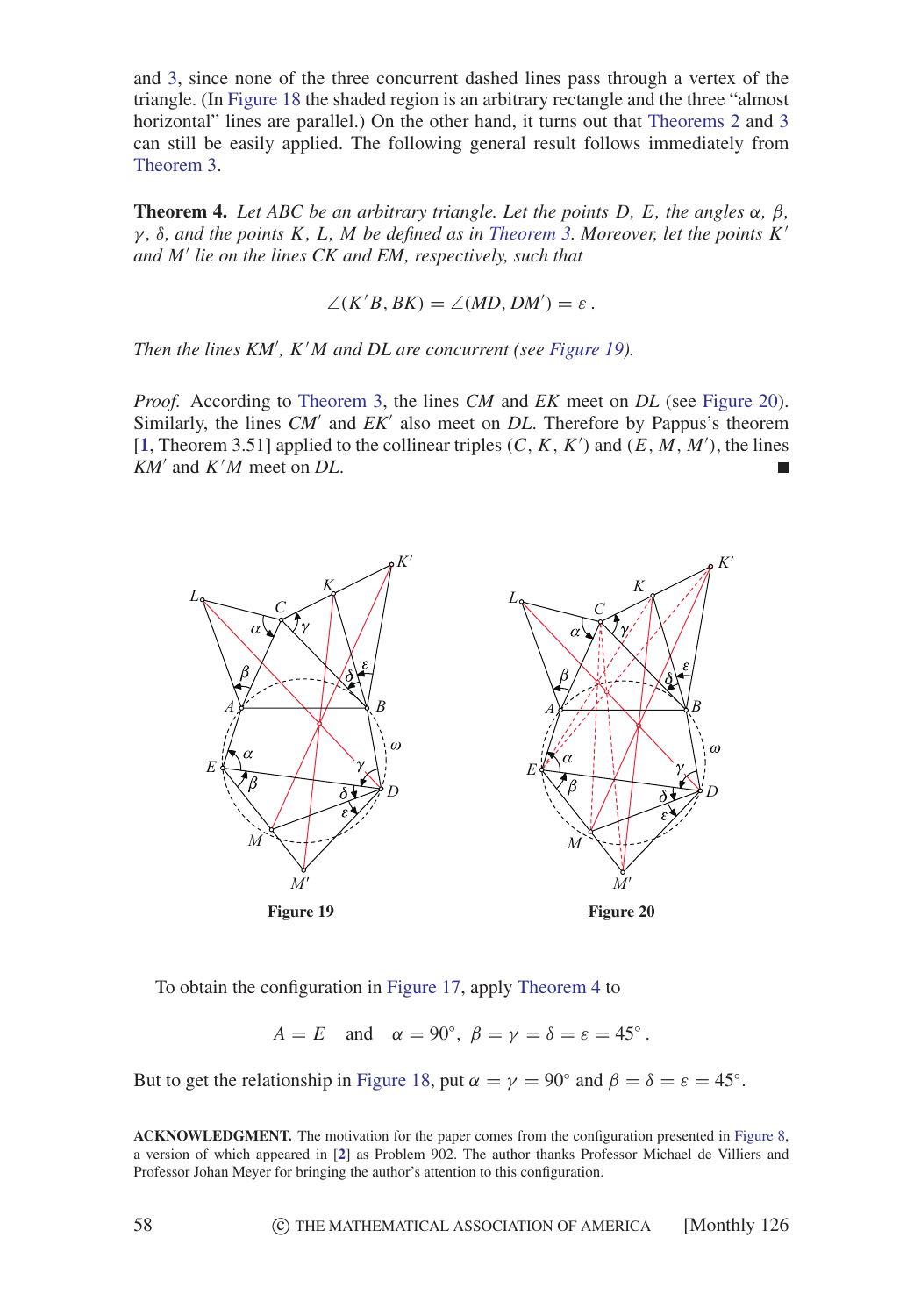- <span id="page-6-2"></span><span id="page-6-0"></span>[1] Coxeter, H. S. M., Greitzer, S. L. (1967). *Geometry Revisited*. Washington, DC: Mathematical Association of America.
- [2] Gutierrez, A. (2013). Geometry for the Land of the Incas. [gogeometry.com/school-college/](http://gogeometry.com/school-college/p902-static-triangle-squares-concurrent.htm) [p902-static-triangle-squares-concurrent.htm](http://gogeometry.com/school-college/p902-static-triangle-squares-concurrent.htm)
- <span id="page-6-1"></span>[3] Prasolov, V. V. (2000). *Essays on Numbers and Figures*. Mathematical World, Vol. 16, Providence, RI: American Mathematical Society.

**WALDEMAR POMPE** studied mathematics at the University of Warsaw. He received his Ph.D. in partial differential equations from the Technical University in Darmstadt (Germany). Since 2003 he has been working at the Institute of Mathematics at the University of Warsaw.

*Institute of Mathematics, Department of Mathematics, Informatics and Mechanics, University of Warsaw, ul. Banacha 2, 02-097 Warszawa, Poland*

*[pompe@mimuw.edu.pl](mailto:pompe@mimuw.edu.pl)*